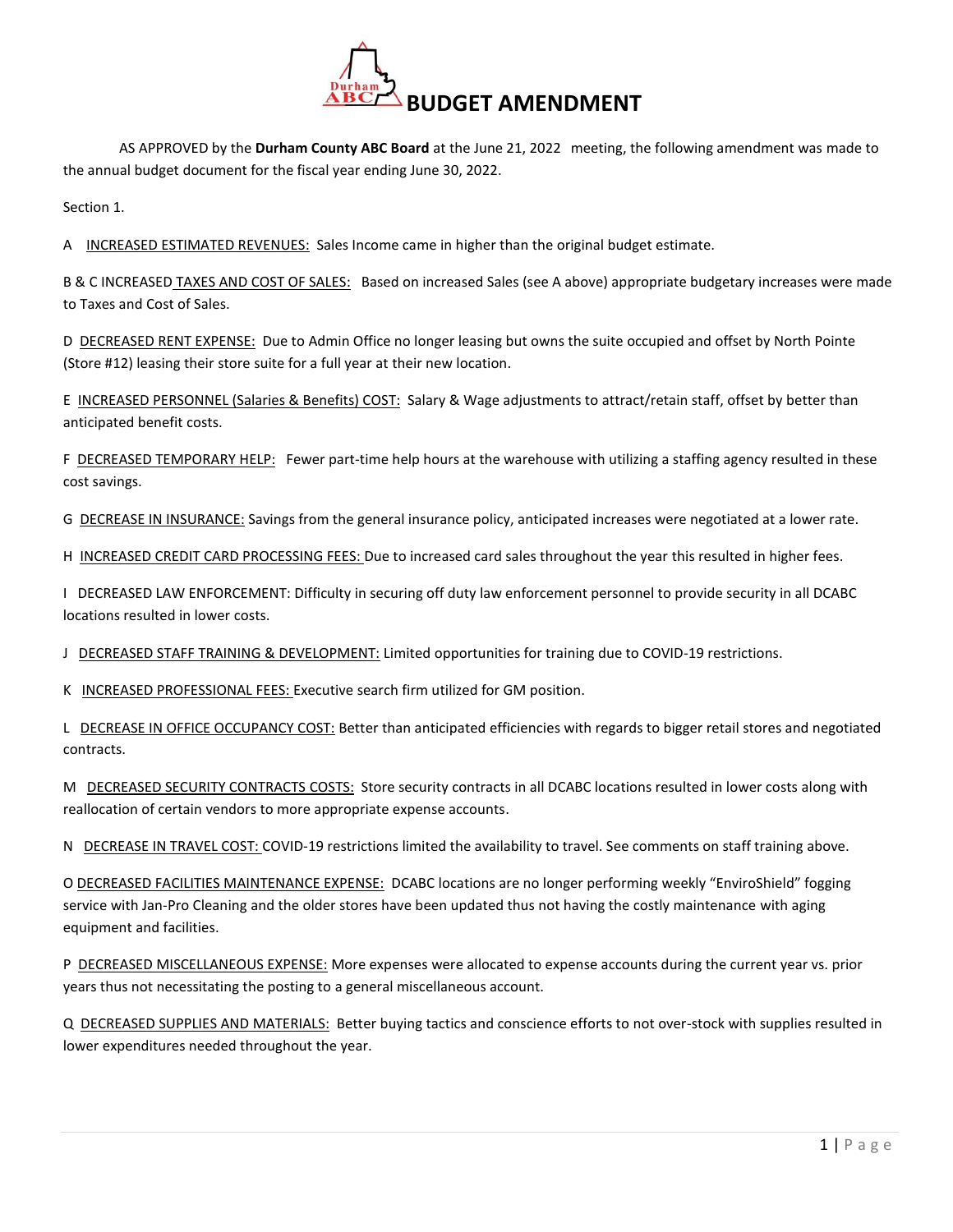R INCREASED PROFIT DISTRIBUTION - COUNTY OF DURHAM: As a year-end additional increase to the profit distribution to Durham County, a budget increase of \$488,000 was approved. This resulted in the total distribution to the County for FY2022 being \$2,500,000.

S INCREASED PROFIT DISTRIBUTION – CITY OF DURHAM: As a year-end additional increase to the profit distribution to City of Durham, a budget increase of \$54,000 was approved. This resulted in the total distribution to the City for FY2022 being \$278,000.

T INCREASED ALCOHOL & REHAB. GRANTS: Higher sales resulted in additional funds available for grants to be funded.

U - AA INCREASED/DECREASED CAPITAL BUDGET PROJECTS: Certain capital projects were budgeted to be completed during the current F/Y but will need to be carried over to the following F/Y due to delays in completion which resulted in them coming in under budget for this F/Y. One project, Hwy. 55, was under budget as the completion date for this year was not accomplished and is pushed back to next fiscal year. Other capital projects carried over from previous fiscal years were completed, as well as projects started and finished during the current fiscal year.

AB PROCEEDS ASSET SALE: Disposal of Warehouse truck.

AC INCREASED WORKING CAPITAL RETAINED - FY2022: Based on the budget amendments shown above, (Items A through AC), there was a net increase to Working Capital Retained of \$840,000.